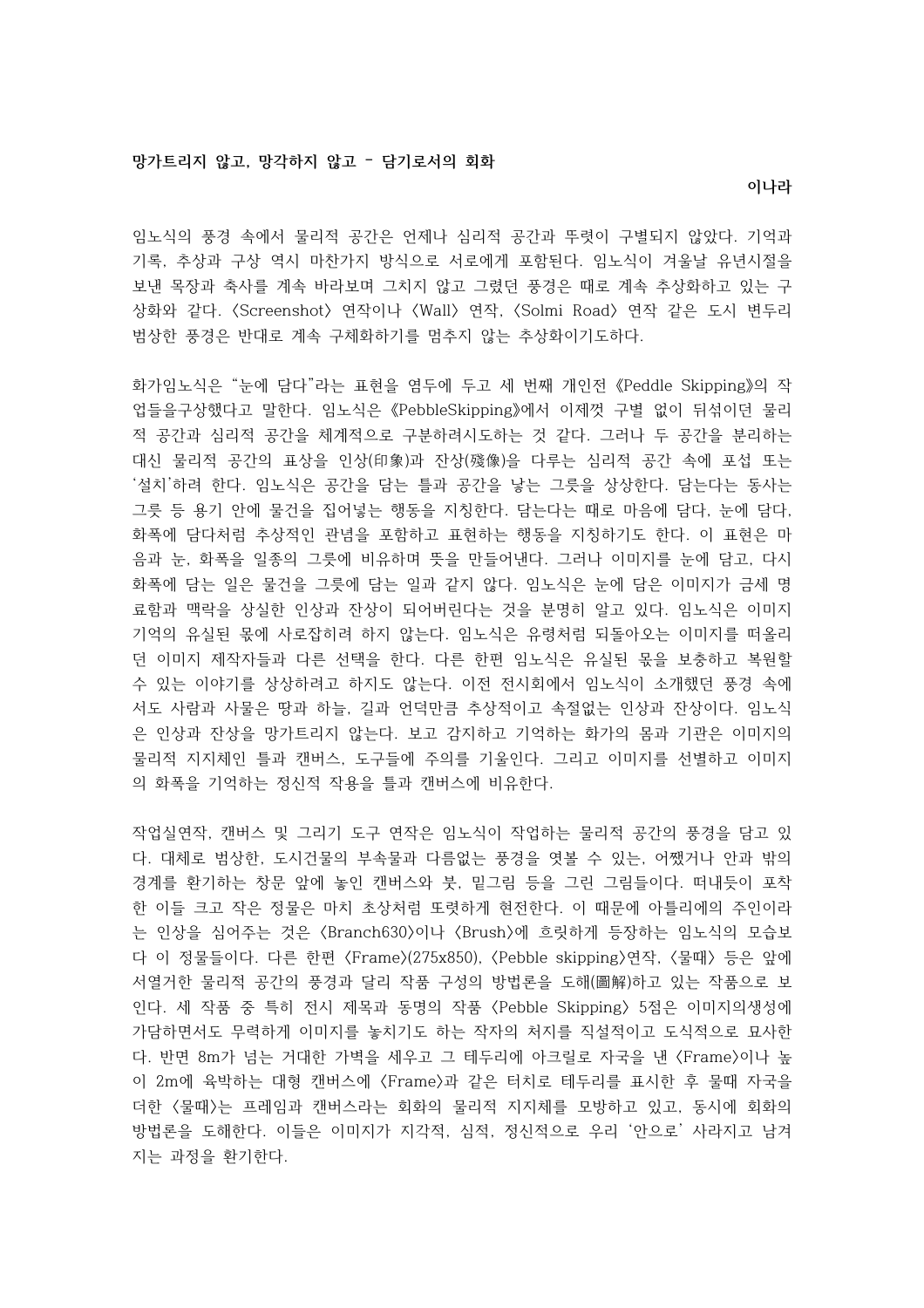〈 〉 Frame 은 이미 전시장을 가로지르는 곡면 가벽의 물리적 테두리로 존재하고 있지만 이를 눈으로 볼 수 있는 회화적 작동의 테두리로 만드는 것은 작가의 아크릴 물감 터치다. 창틀과 캔버스 프레임을 재현하고 있는 회화 작품을 전시하고 있는 공간을 구획하고 구조화하는 것은 거대한 곡면의 가벽이 아니라 붓 터치이고 붓 터치로 존재하게 된 탈물질적 오브제다. 그래서 〈Frame〉은 작업이 생성되는 바탕의 장소이고, 작업에 '앞서는' 장소성의 작품이다. 〈 〉 PebbleSkipping , 은화가의 작업을 물의 표면 위로 얕게 나는 조약돌이 남긴 파장을 포착하 는 것에 빗댄다. 화가가 포착하는 파장은 물이 제 몸 위에 남긴 물결무늬일 텐데, 물이 다른 물체에 남기는 자국은 고약하게도 〈물때〉라는 이름을 얻고 버려진다. 임노식은 옅은 채색 바 탕 위로 어지럽게 흘러내린 물 자국들이 화면을 가득 채우고 있는 대형 캔버스에 조용한 형형 색색의 터치로 프레임을 그린 후 〈물때〉라는 이름을 붙였다. 〈물때〉에서 물자국, 물기는 색을 걷어내며 색을 만들었다. 그리기는 때로 지우는 일이지만, 〈물때〉는 교정을 의도 하지 않고 자국을 간직하는 '지우기'다. 〈물때〉의 캔버스는 작업 뒤에 오는 장소다.

〈Frame〉을 '설치'한 가벽의 안쪽 측면에는 바느질로 꿰맨 630개의 캔버스 천조각 위로 수 십 개의 이미지 단편들이 나뭇잎처럼 매달린 〈Branch630〉이 있다. 바깥쪽 공간 벽에는 검은 나무 뒤에 걸린 저무는 해가 모습을 드러내는 소형 작품 하나(〈Haneul Park〉(28x37))와 작업 장을떠나기 위해 포장한 대형 캔버스가 켜켜이 쌓여있는 장면을 묘사한 대형 작품 하나 ( Canvas03 (94x245)) 8 Floating 01-08 〈〉 〈 〉 가 걸려 있고 이 그림 앞에는 개의 채색 나무 기둥 이 설치되어 있다. 〈Branch630〉에는 작업장에서 마주친 사물과 사람과 사건의 잔상이 매달 려 있고, 〈Floating01-08〉에는 자연의 온순한 동식물이 벽지 문양처럼 프린트되어 있다. 이 잔상들은 하늘공원의 노을처럼 흐릿하고 물수제비처럼 가볍지 만, 물수제비가 만드는 물결과 물결은 어쩔 수 없이 이어진다. 유일하게 육중함을 자아내는 이미지는 캔버스 연작의 이미지 들이고 유일하게 날렵함을 자아내는 이미지는 그림붓의 이미지들이다. 하지만 이 단단한 도구 와 이미지로도 빠져나가는 이미지를 다 잡아챌 수는 없다. 임노식은 〈Frame〉과 〈물때〉, 〈 〉 Peddle Skipping , 같은 작품으로 순간마다 그려지고 지워지는 이미지 놓치는 일과 담는 일 을 그치지 않는, 부드러운 틀을 상상한다. 임노식의 틀, 임노식의 그리기는 각인(inscription) 을 남기는 '쓰기'의 활동보다 '담기'의 활동에 가깝다. 목장 축사와 도시의 밤이 만들어내던 불안의 기미를 캔버스에서 걷어낸 임노식은 물수제비의 궤적을 망가트리지 않고, 물수제비의 운동을 망각하지 않으며 붙드는 상상을 한다. 보는 일은 우리가 보고 있는 것을 소유하는 일 이 아니라 놓치는 일이다.[1]그렇다면 이렇게도 말할 수 있을 것이다. 잘 담는 일은 잘 놓치는 일이라고.

<sup>[1]</sup>G. Didi-huberman, Ce que nous voyons, ce qui nousregarde, Editions de Minuit, 1992.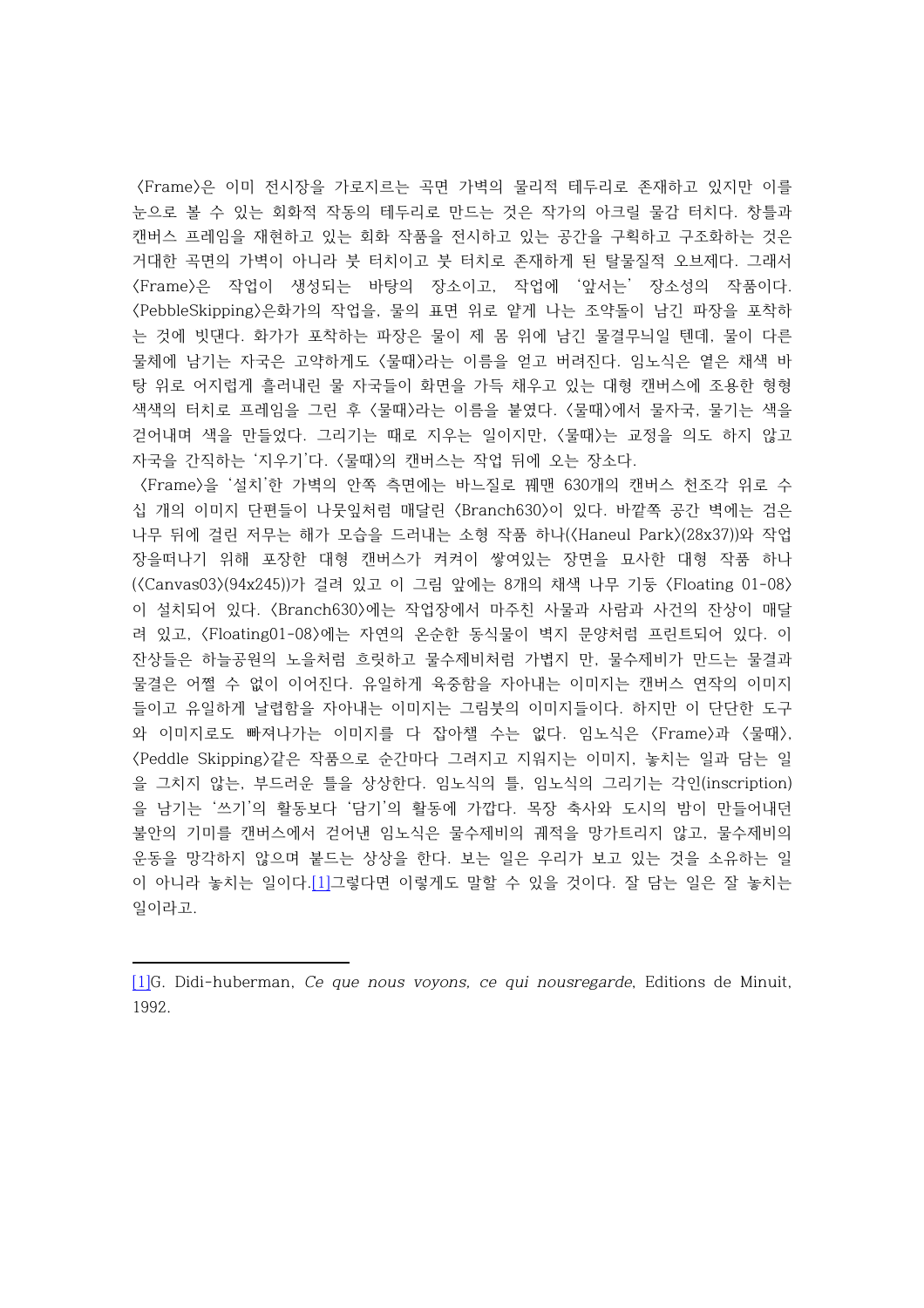## **Againstdestruction, Against oblivion - Painting as Holding,**

## **LeeNara**

It always has adifficulty to distinguish physical space with psychological space in thelandscape of Nosik Lim. Memory and record, abstract and figure also includeeach other in the same way. The painted landscape, that he continuously lookedat and painted a farm and yard where he had spent his childhood, is figurativepainting that sometimes goes to abstract. The other way, an extraordinarylandscape in series like Screenshot, Wall, Solmi Road isthe abstract paint that doesn't stop to continuously figurative.

Painter Nosik Limsaid that he kept in mind the phrase "catching one's eyes" when prepared histhird solo-exhibition "Pebble Skipping". In this exhibition, he seems toattempt a systematical classification between physical space and emotionalspace, which were mixed without distinction before. But rather than distinguishingthese two spaces, he tries to 'install' or embrace the representation ofphysical space into the emotional space that covers impression and afterimage. NosikLim imagines the space-catching frame and the space-making container. The verb'catch' refers to an action that put an object in a container like a bowl. Andit sometimes refers to an expressive action that covers abstract ideas like 'putone's heart', 'catch one's eyes' or 'depict within canvas'. This phrase makes meaningby comparing a mind, eyes, and canvas with a kind of bowl. However,the process of depict something caught by one's eyes is not the same way withcatching and putting something in a bowl. Nosik Lim definitely knows that images caught by one'seyes soon become an impression and afterimage without clarity and context. He triesnot to be seized the lost things of image-memory. Instead, he makes the otherchoice with image-maker, those who reminded a returning image like a ghost. Onthe other hand, he doesn't imagine a certain history that could complement and recoverthe lost thing. The man and object in his presented landscape are just animpression and afterimage like a kind of ground and sky, road, and hill. NosikLim does not destroy this impression and afterimage. A painter's body and organto see, sense, and remember pay attention now to an image's prop like a frame,canvas, and tools. And these use the frame and canvas as a metaphor of mentalactions that selecting an image and remembering an image's canvas.

In the paintingseries of workroom, canvas, and painting tools, there is a landscape ofphysical space where he works in. It is a generally ordinary painting thatdraws canvas, brush, and sketch in front of a window, which displays alandscape as a city building's by-product, and anyway shows a boundary insideand out. These captured great and small still objects are clearly representedlike a portrait. For this reason, it seems that the master of an atelier isthese still objects, rather than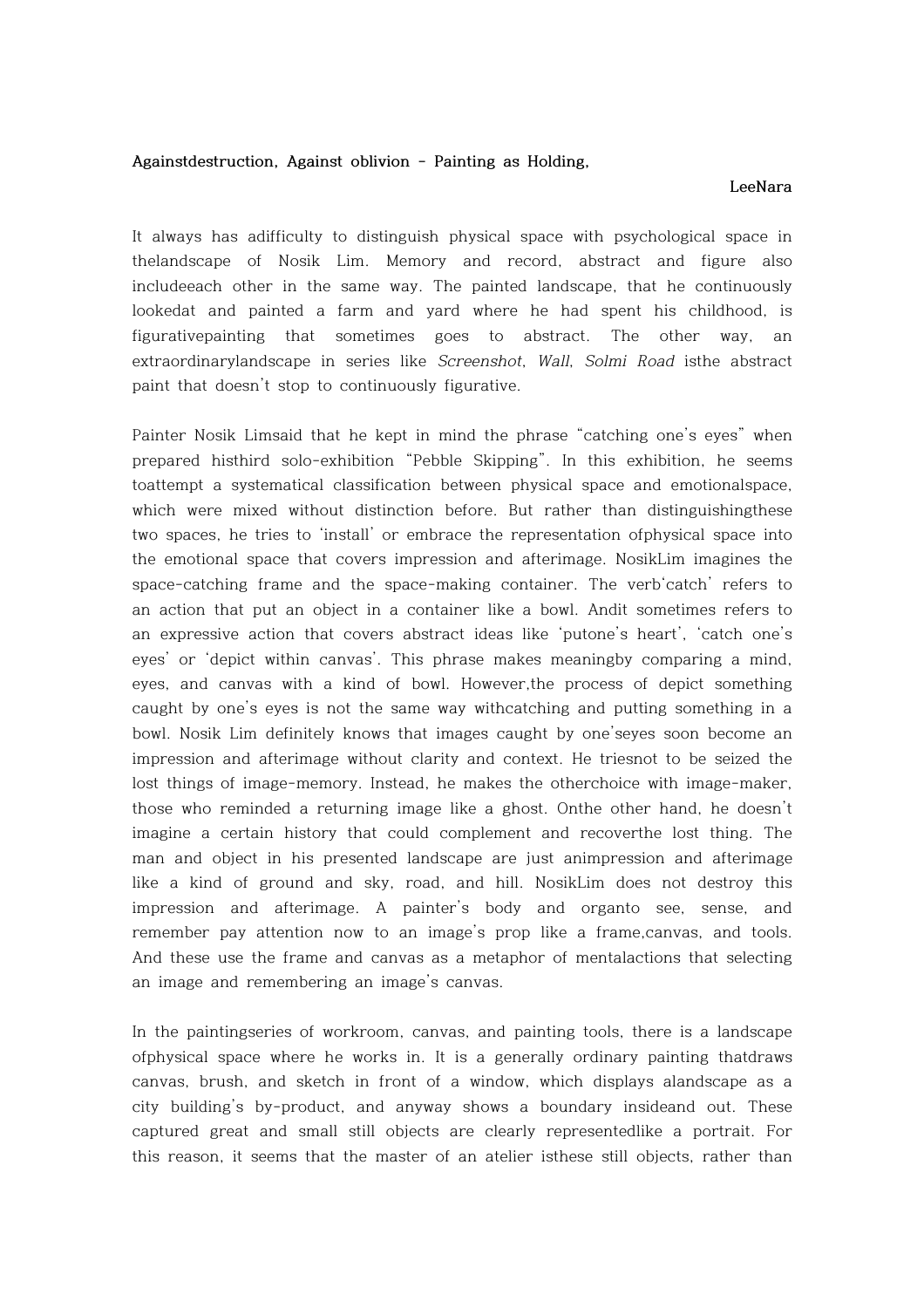a vague figure of Nosik Lim in Branch630and Brush. About Frame, Pebble Skipping series, Water Stein,and so on, meanwhile, it illustrates a methodology of artwork schema unlike alandscape of physical space noted above. Especially 5 pieces Pebble Skippingseries, the same name with exhibition title, illustrates directly andschematically an artist's position that engages in creating images and also losesimages feebly. On the contrary, consider two paints, Frame with anacrylic touch on the edge on the huge wall wider than 8 meters and Water Steinwith the same touched frame and plus the mark of water stein on canvas as bigas 2 meters. In the case of these, it mimics physical props of painting likeframe and canvas, and also illustrates the schema of painting. These remind aprocess that images disappear 'into' us and remain perceptually, emotionally, andmentally.

Although Framealready exists as a physical frame of curved wall across the exhibition space,what makes it a visible frame of the pictorial schema is an artist's acrylictouch. It's the brush-touch that divides and structuralizes an exhibitionspace, where the paintings representing a frame of canvas and window exhibit. Moreprecisely, it is the ex-material object that existed as the brush-touch, not acurved huge wall. So that Frame is the place that artwork is created and the placeness 'before' artwork. Pebble Skipping uses the artwork as ametaphor for catching a wave that remained by a slightly flying pebble on thewater surface. The wave that artist captures is a wavy pattern made by water onits body, but when this water makes a mark on other objects, it becomes abandonedas a title of Water Stein unfortunately.Nosik Lim named Water Stein after painting the frame with quiet colorfultouches on the big canvas filled with disorderly flowy water stein and a faintcolored background. A mark of water and wetness in Water Stein makes thecolor by erasing the color. Paintingis sometimes the art of erasing, but Water Stein is an 'erasing' that keepsthe mark without correcting. The canvas of Water Stein is a place behindthe artwork.

Inside of the wall'installed' Frame, there is Branch630 that dozens of images'fragments are suspended on stitched canvas swatches like a leaf. Outside of thewall there is the small painting Haneul Park( $28\times37$ ), that a sunset behind black trees appears, and the large painting  $Canvas03(94\times245)$  with the big packed canvases are piled before leaving thestudio, and Floating series with 8 pieces colored woodcolumns is in front of this. The objects, persons, events encountered in studioare hanging on Branch630, and then gentle animals in nature are printedlike wallpaper patterns. These afterimages are as faint as a sunset in Hanuelpark and as lightly as pebble skipping, but the wave and wave continue inevitably.The only massive image is the images in canvas series, and the only swift imageis the images of a painting brush. Though, It couldn't be caught all the imagesthat escape even with these hard tool and image. Nosik Lim imagines the